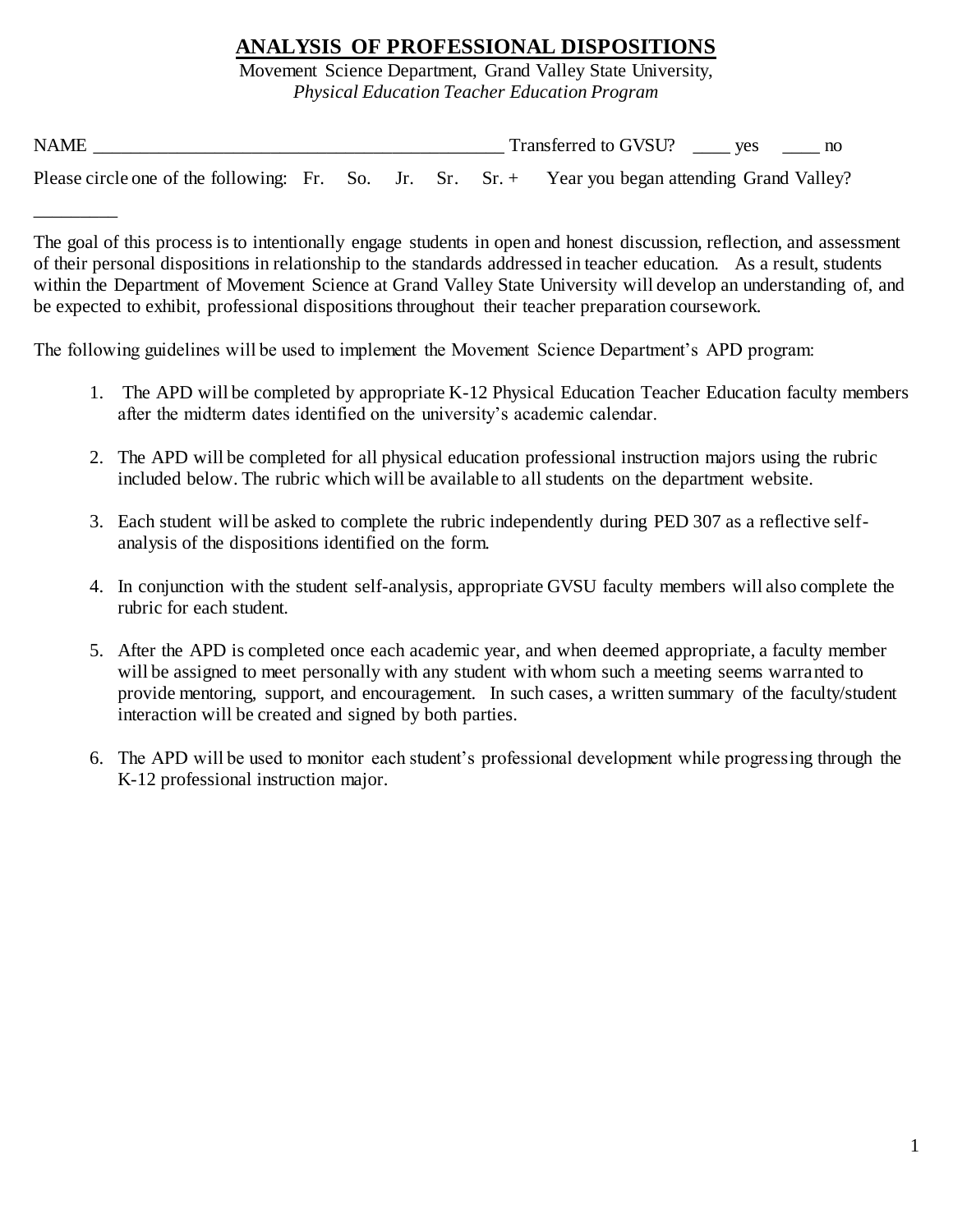## **Grand Valley State University Physical Education Teacher Education**

## **Analysis of Professional Dispositions Rubric**

CAEP Standard 6 and all the elements (6.a, 6b and 6c) are addressed in this Rubric. (As of June 2017)

Physical Education candidates demonstrate behaviors essential to becoming effective professionals. They exhibit professional ethics and culturally competent practices; seek opportunities for continued professional development; and demonstrate knowledge of promotion/advocacy strategies for physical education and expanded physical activity opportunities that support the development of physically literate individuals.

|                                                                                                                                                          | Unacceptable (1)                                                                                                                                                                                                                                                                                                                                                                                                                                                                                           | Acceptable (2)                                                                                                                                                                                                                                                                                                                                                                                                                                           | Target (3)                                                                                                                                                                                                                                                                                                                                                                                                                                                                                                                |
|----------------------------------------------------------------------------------------------------------------------------------------------------------|------------------------------------------------------------------------------------------------------------------------------------------------------------------------------------------------------------------------------------------------------------------------------------------------------------------------------------------------------------------------------------------------------------------------------------------------------------------------------------------------------------|----------------------------------------------------------------------------------------------------------------------------------------------------------------------------------------------------------------------------------------------------------------------------------------------------------------------------------------------------------------------------------------------------------------------------------------------------------|---------------------------------------------------------------------------------------------------------------------------------------------------------------------------------------------------------------------------------------------------------------------------------------------------------------------------------------------------------------------------------------------------------------------------------------------------------------------------------------------------------------------------|
| <b>CAEP Standard/Element</b><br>Addressed 6.a<br><b>Engage in Behavior that</b><br>reflects professional ethics,<br>practice and cultural<br>competence. |                                                                                                                                                                                                                                                                                                                                                                                                                                                                                                            |                                                                                                                                                                                                                                                                                                                                                                                                                                                          |                                                                                                                                                                                                                                                                                                                                                                                                                                                                                                                           |
| <b>CAEP Standard Addressed</b><br>6.a- Professional Ethics                                                                                               | Unaware of school<br>rules and policies.<br>Sometimes disregards<br>known policies or<br>restrictions. Wants<br>exceptions to be made<br>for oneself, or tries to<br>get around established<br>rules of behavior, dress,<br>etc. Thinks rules were<br>made for others.<br>Reflects on his/her<br>behavior, but may<br>lack accuracy and<br>honesty or may require<br>prodding to do so.<br><b>Takes</b> limited<br>responsibility for<br>mistakes or<br>shortcomings, but fails<br>to take steps to remedy | Knows school rules and<br>policies. Follows them<br>consistently. Understands<br>the purpose of regulations<br>and respects their intent.<br>Accepts responsibility for<br>personally following them<br>in one's patterns of dress,<br>behavior, etc.<br>Uses reflection to<br>accurately and honestly<br>assess performance and<br>behavior. Takes steps to<br>alter performance or<br>behaviors in order to<br>remedy situations needing<br>attention. | Follows school rules and<br>policies and encourages<br>others to respect them.<br>Shows exemplary<br>patterns of behavior with<br>respect to rules and<br>policies dealing with<br>dress, behavior, or other<br>aspects of context<br>operation.<br>Regularly uses accurate<br>and honest reflection to<br>assess performance and<br>behavior. Can be<br>depended on to always be<br>accountable and<br>responsible for<br>performance and<br>behavior, and to seek out<br>remedies to situations<br>that need attention. |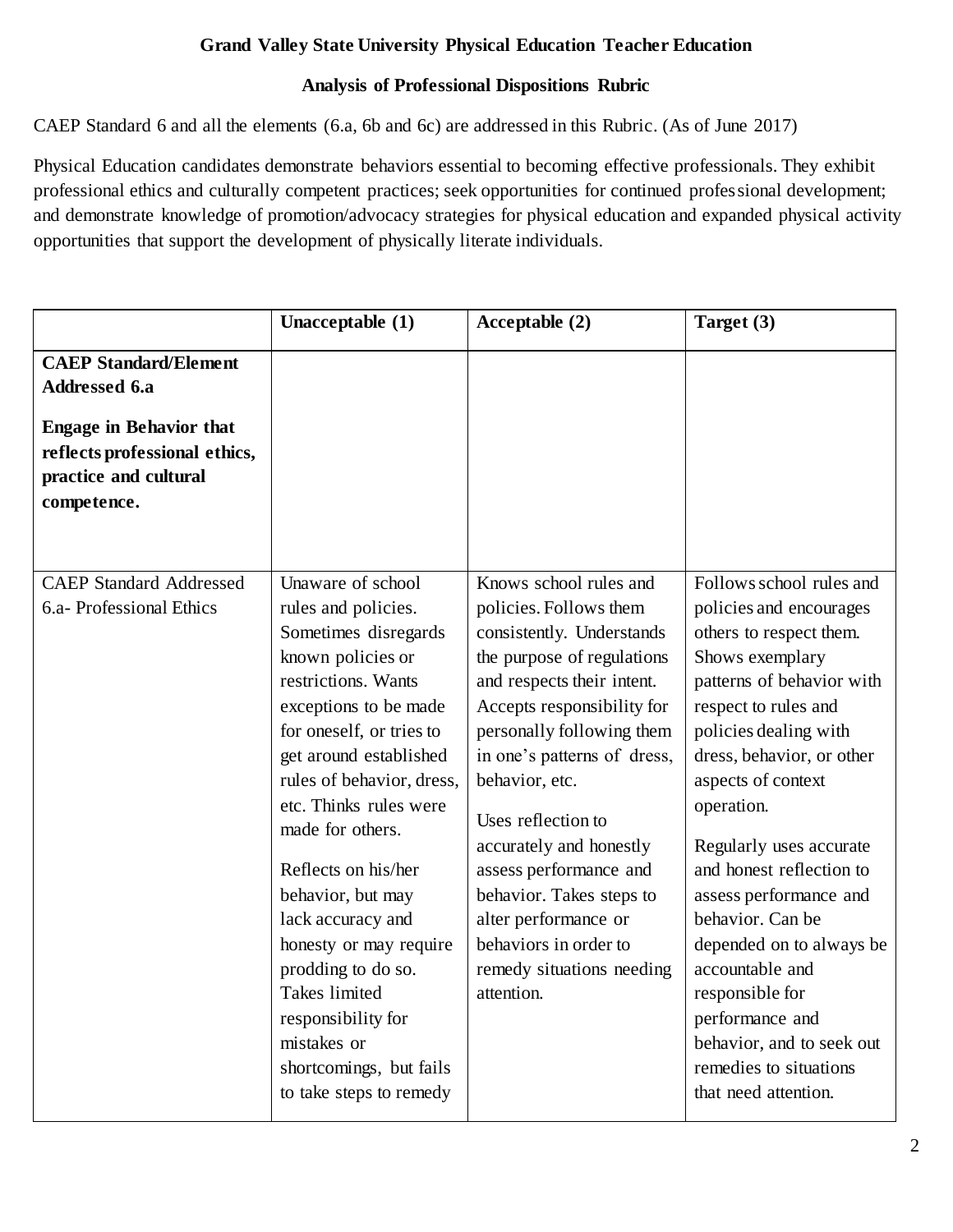|                                                                   | situations that need                                                                                                                                                                                                                                                                                                                                                                                                                                                                                                                                                                                                                                                                                                                                                                                                                                       |                                                                                                                                                                                                                                                                                                                                                                                                                                                                                                                                                                                                                                                                                                                               |                                                                                                                                                                                                                                                                                                                                                                                                                                                                                                                                                                                                                                                                                                                                                                                                                                                                          |
|-------------------------------------------------------------------|------------------------------------------------------------------------------------------------------------------------------------------------------------------------------------------------------------------------------------------------------------------------------------------------------------------------------------------------------------------------------------------------------------------------------------------------------------------------------------------------------------------------------------------------------------------------------------------------------------------------------------------------------------------------------------------------------------------------------------------------------------------------------------------------------------------------------------------------------------|-------------------------------------------------------------------------------------------------------------------------------------------------------------------------------------------------------------------------------------------------------------------------------------------------------------------------------------------------------------------------------------------------------------------------------------------------------------------------------------------------------------------------------------------------------------------------------------------------------------------------------------------------------------------------------------------------------------------------------|--------------------------------------------------------------------------------------------------------------------------------------------------------------------------------------------------------------------------------------------------------------------------------------------------------------------------------------------------------------------------------------------------------------------------------------------------------------------------------------------------------------------------------------------------------------------------------------------------------------------------------------------------------------------------------------------------------------------------------------------------------------------------------------------------------------------------------------------------------------------------|
|                                                                   | attention.                                                                                                                                                                                                                                                                                                                                                                                                                                                                                                                                                                                                                                                                                                                                                                                                                                                 |                                                                                                                                                                                                                                                                                                                                                                                                                                                                                                                                                                                                                                                                                                                               |                                                                                                                                                                                                                                                                                                                                                                                                                                                                                                                                                                                                                                                                                                                                                                                                                                                                          |
|                                                                   |                                                                                                                                                                                                                                                                                                                                                                                                                                                                                                                                                                                                                                                                                                                                                                                                                                                            |                                                                                                                                                                                                                                                                                                                                                                                                                                                                                                                                                                                                                                                                                                                               |                                                                                                                                                                                                                                                                                                                                                                                                                                                                                                                                                                                                                                                                                                                                                                                                                                                                          |
| <b>CAEP</b> Standard 6.a-                                         |                                                                                                                                                                                                                                                                                                                                                                                                                                                                                                                                                                                                                                                                                                                                                                                                                                                            |                                                                                                                                                                                                                                                                                                                                                                                                                                                                                                                                                                                                                                                                                                                               |                                                                                                                                                                                                                                                                                                                                                                                                                                                                                                                                                                                                                                                                                                                                                                                                                                                                          |
|                                                                   |                                                                                                                                                                                                                                                                                                                                                                                                                                                                                                                                                                                                                                                                                                                                                                                                                                                            |                                                                                                                                                                                                                                                                                                                                                                                                                                                                                                                                                                                                                                                                                                                               |                                                                                                                                                                                                                                                                                                                                                                                                                                                                                                                                                                                                                                                                                                                                                                                                                                                                          |
| <b>Professional Practice</b><br><b>CAEP</b> Standard 6.a-Practice | Puts forth minimal<br>effort and fails to do<br>fair share of the work.<br>Attendance at group<br>meetings is uneven or<br>absent. Shows little<br>regard for other people<br>or their ideas. May<br>actually be a roadblock<br>for getting a project<br>completed? Does not<br>relate well with others.<br>Work completed with<br>little attention to<br>quality. May be sloppy<br>and/or contain errors.<br>Emphasis is on getting<br>work done rather than<br>learning. Assignments<br>are sometimes late or<br>missing. Uses current<br>knowledge rather than<br>additional resources to<br>complete work.<br>Procrastinates.<br>Exhibits a pattern of<br>absence or tardiness.<br>Fails to contact<br>instructor to make<br>arrangements for<br>missed work. Gives no<br>reason for missing<br>class. Sometimes<br>disrupts class by<br>arriving late | Contributes ideas and<br>efforts to the group.<br>Comes to meetings<br>prepared and on time.<br>Incorporates ideas of<br>others into the group's<br>activities. Relates well to<br>others and promotes group<br>success.<br>Assignments are<br>completed correctly and<br>with accuracy. Work<br>shows a basic grasp of the<br>assignments intent. Meets<br>assignment deadlines.<br>Work is completed, but<br>may not be as thorough as<br>possible. Makes use of<br>resources provided to<br>complete work.<br>Consistently attends class<br>and is on time. Usually<br>notifies instructor in<br>advance or arranges to<br>meet instructor following<br>a missed class. Usually<br>provides a valid reason for<br>absence. | Promotes group goals by<br>contributing above and<br>beyond expectations.<br>Comes early to help<br>facilitate group meetings<br>and is well prepared.<br>Encourages the use of<br>ideas from all. Does<br>everything possible to<br>ensure success for the<br>group.<br>Work is completed with<br>attention to detail, is<br>sequential and is logical.<br>Shows evidence of<br>thoughtful analysis of the<br>assignment. Work shows<br>that adequate time and<br>planning were allocated.<br>Seeks new resources and<br>additional information to<br>complete work.<br>Arrives at class early.<br>Always makes prior<br>arrangements when<br>absence is necessary.<br>Submits assignments<br>prior to absences and/or<br>follows up to complete<br>missed work. Arranges<br>with classmates or<br>instructor to secure<br>handouts or materials<br>presented in class. |
|                                                                   |                                                                                                                                                                                                                                                                                                                                                                                                                                                                                                                                                                                                                                                                                                                                                                                                                                                            |                                                                                                                                                                                                                                                                                                                                                                                                                                                                                                                                                                                                                                                                                                                               |                                                                                                                                                                                                                                                                                                                                                                                                                                                                                                                                                                                                                                                                                                                                                                                                                                                                          |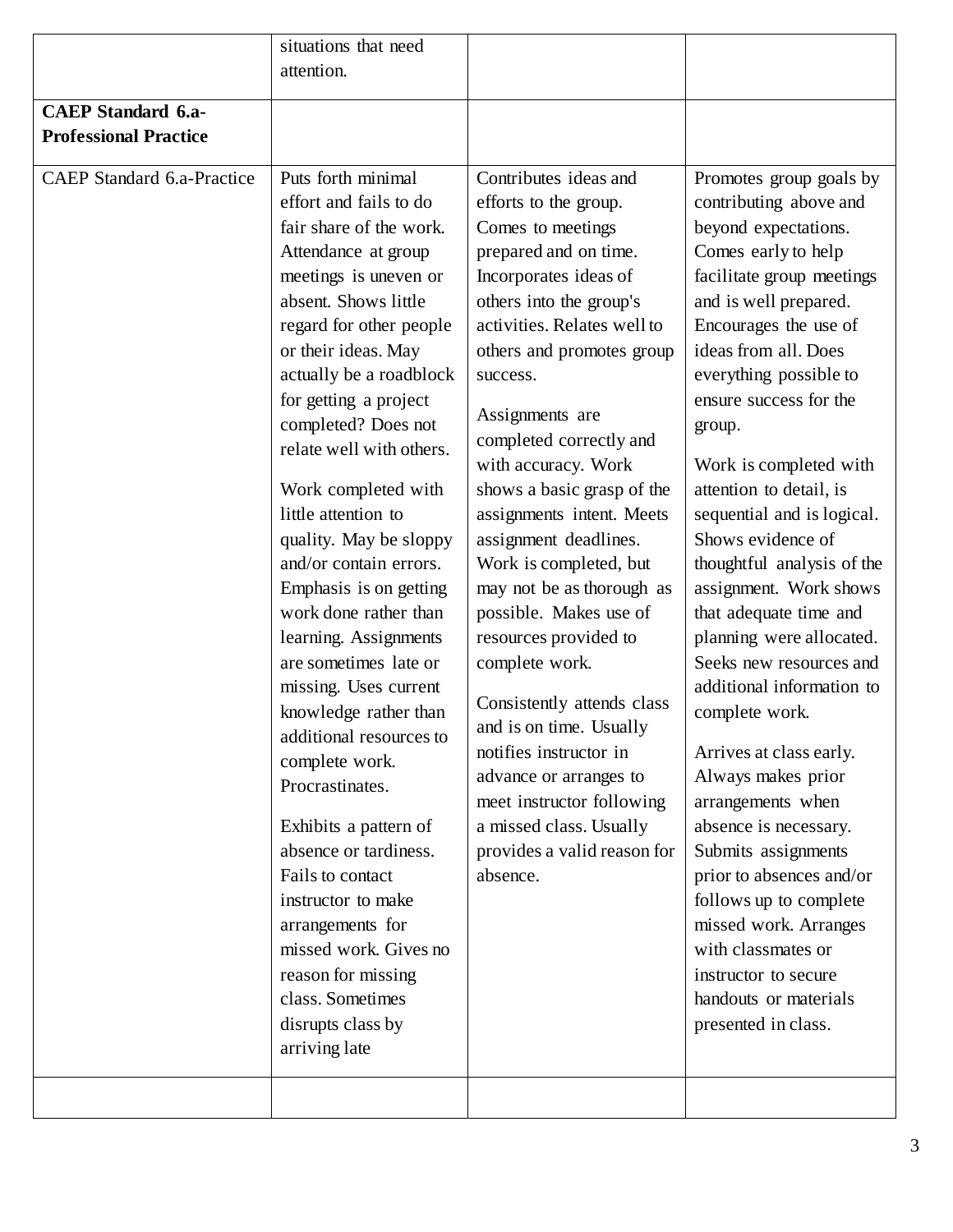| <b>CAEP Standard/Element</b><br><b>Addressed 6.a-Cultural</b><br>Competence                                                                                    | Does not successfully                                                                                                                                                                                           | Models, develops and                                                                                                                                                                                                                 | Models, develops and                                                                                                                                                                                                                                                  |
|----------------------------------------------------------------------------------------------------------------------------------------------------------------|-----------------------------------------------------------------------------------------------------------------------------------------------------------------------------------------------------------------|--------------------------------------------------------------------------------------------------------------------------------------------------------------------------------------------------------------------------------------|-----------------------------------------------------------------------------------------------------------------------------------------------------------------------------------------------------------------------------------------------------------------------|
| 6.a-Cultural Competence                                                                                                                                        | model, develop and<br>implement learning<br>opportunities, which<br>demonstrate the<br>importance of<br>differences among<br>students (physical,<br>cultural,<br>religious, SES).                               | attempts to implement<br>learning opportunities,<br>which demonstrate the<br>importance of differences<br>among students (physical,<br>cultural, religious, SES).                                                                    | implements learning<br>opportunities, which<br>demonstrate the<br>importance of differences<br>among students<br>(physical, cultural,<br>religious, SES).                                                                                                             |
| <b>CAEP Standard/Element</b><br>6b: Engage in continued<br>professional growth and<br>collaboration in schools<br>and/or professional<br>organizations.        |                                                                                                                                                                                                                 |                                                                                                                                                                                                                                      |                                                                                                                                                                                                                                                                       |
| <b>Professional Development</b><br>(see Professional<br><b>Dispositions Card)</b><br><b>Addressed 6.b</b>                                                      | Unaware of<br>organizations and/or<br>publications. Shows<br>little or no interest in<br>professional activities<br>or events. Attends only<br>when mandatory. Little<br>interest in growing<br>professionally. | Aware of professional<br>organizations and/or<br>publications. Occasionally<br>participates in<br>professional activities or<br>events. Understands the<br>value and the importance<br>of professional growth but<br>may not engage. | Actively involved with<br>professional<br>organizations and/or<br>publications. Willingly<br>participates in<br>professional activities/<br>events. Engages in<br>leadership positions.<br>Belongs to professional<br>organization(s). Values<br>professional growth. |
| <b>CAEP Standard/Element</b><br>6c: Describe strategies,<br>including the use of<br>technology, for the<br>promotion and advocacy of<br>physical education and | Is not able to<br>demonstrate knowledge<br>nor promote advocacy<br>strategies for physical<br>education and physical<br>literacy. Does not<br>utilize or include                                                | Demonstrates limited<br>knowledge of strategies<br>and use of technology to<br>promote and advocate for<br>PE and physical literacy.<br>Is able to locate and<br>utilize some resources,<br>which can promote PE                     | Demonstrate knowledge<br>of various strategies and<br>uses of technology to<br>promote and advocate for<br>PE and physical literacy.<br>Is able to locate and<br>utilize appropriate<br>resources, which promote                                                      |